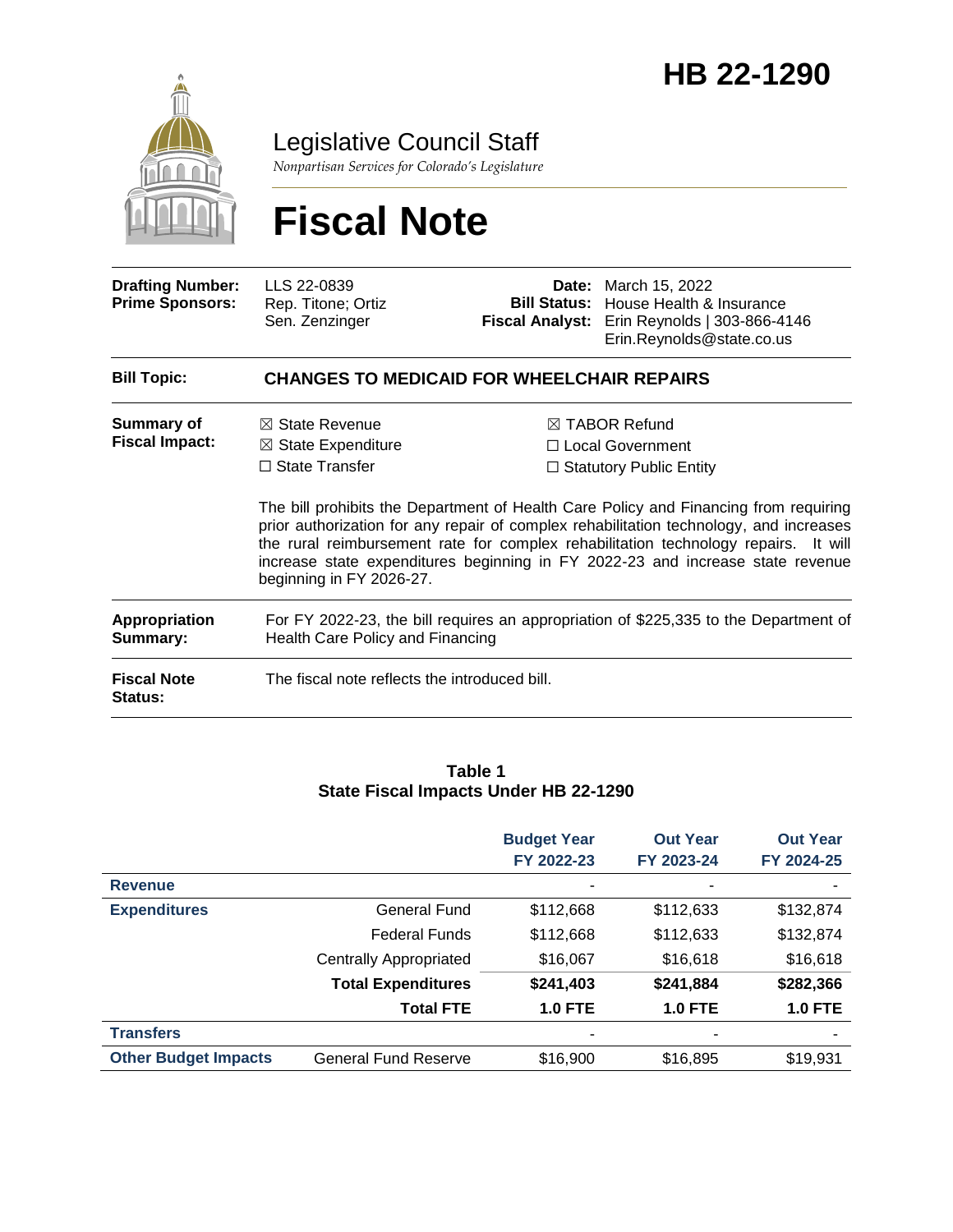# Page 2<br>March 15, 2022 **HB 22-1290**

## **Summary of Legislation**

The bill prohibits the Department of Health Care Policy and Financing (HCPF) from requiring prior authorization for any repair of complex rehabilitation technology (CRT). By October 1, 2023, the Medical Services Board is required to engage in a stakeholder process and promulgate rules establishing repair metrics for all CRT suppliers and professionals. HCPF is required to report on these metrics during its annual SMART Act hearing beginning in January 2024.

Beginning December 1, 2024, HCPF is required to reimburse labor costs for CRT repairs at a rate that is 25 percent higher for clients residing in rural areas than urban areas. In addition, HCPF may assess fines on suppliers for violations of repair metric rules beginning October 1, 2026.

### **Background and Assumptions**

This analysis assumes that CRT is adaptive equipment for people with disabilities that is medically necessary and individually configured, including manual and power wheelchair systems, adaptive seating systems, alternative positioning systems, and other mobility devices that require evaluation, fitting, configuration, adjustment, or programming. CRT is not assumed to include "out-of-the-box" hospital wheelchairs.

CRT is a subset of durable medical equipment (DME) and a Medicaid benefit provided to clients when there is a medical need from an illness or physical condition. CRT claims are currently subject to Prior Authorization Requirements (PARs), which ensure the items and services requested meet medical necessity guidelines.

#### **State Revenue**

The bill permits HCPF to assess fines beginning in October of FY 2026-27. These amounts have not been estimated, and are subject to TABOR.

### **State Expenditures**

The bill increases state expenditures in HCPF by \$241,403 in FY 2022-23, \$241,883 in FY 2023-24, and \$282,366 in FY 2024-25 equally from the General Fund and federal funds. Expenditures are shown in Table 2 and detailed below.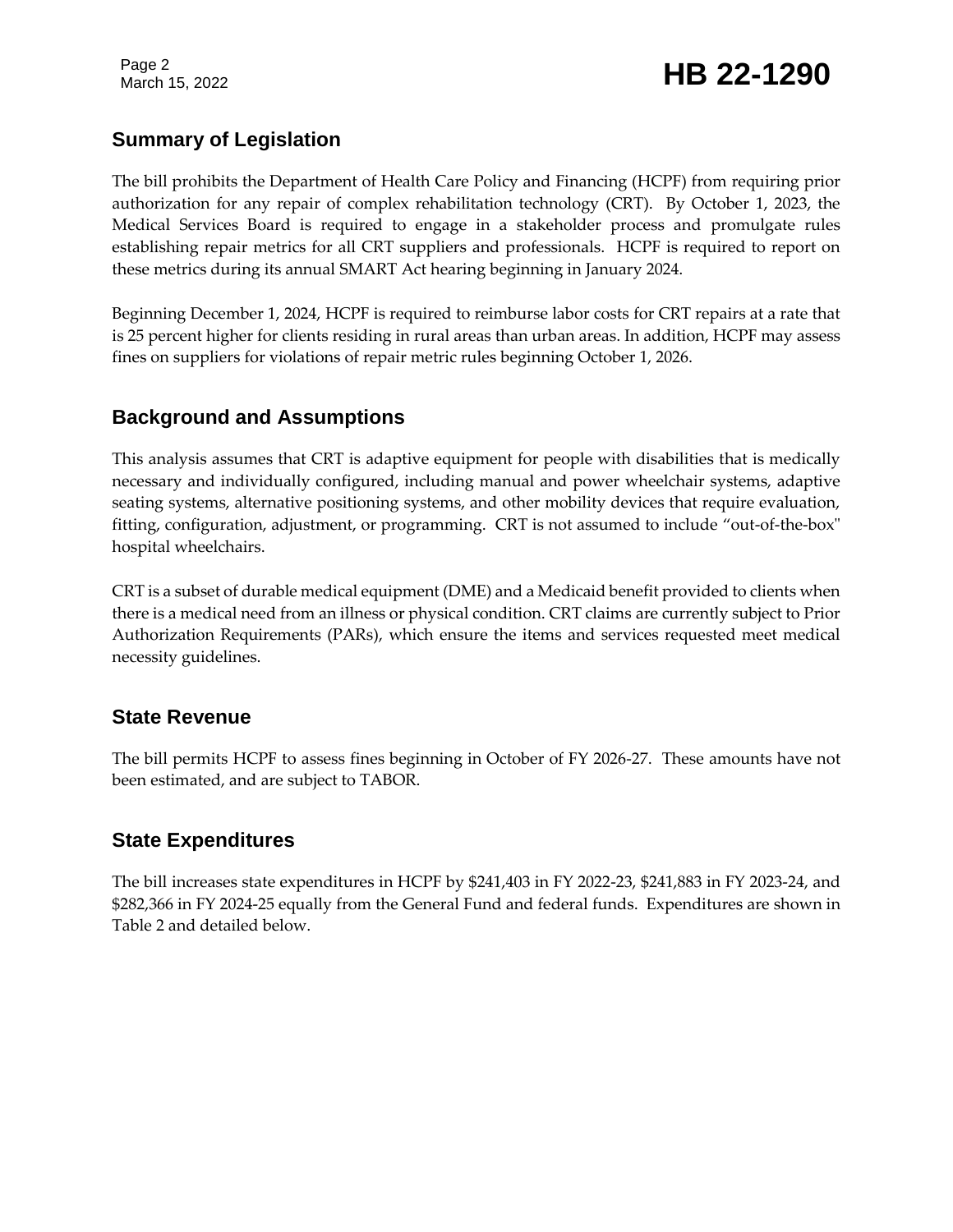|                                                |                   | FY 2022-23     | FY 2023-24     | FY 2024-25     |  |  |  |
|------------------------------------------------|-------------------|----------------|----------------|----------------|--|--|--|
| Department of Health Care Policy and Financing |                   |                |                |                |  |  |  |
| <b>Personal Services</b>                       |                   | \$67,440       | \$73,570       | \$73,570       |  |  |  |
| <b>Operating Expenses</b>                      |                   | \$1,350        | \$1,350        | \$1,350        |  |  |  |
| <b>Capital Outlay Costs</b>                    |                   | \$6,200        |                |                |  |  |  |
| <b>Service Costs</b>                           |                   | \$150,346      | \$150,346      | \$190.828      |  |  |  |
| Centrally Appropriated Costs <sup>1</sup>      |                   | \$16,067       | \$16,618       | \$16,618       |  |  |  |
|                                                | <b>Total Cost</b> | \$241,403      | \$241,884      | \$282,366      |  |  |  |
|                                                | <b>Total FTE</b>  | <b>1.0 FTE</b> | <b>1.0 FTE</b> | <b>1.0 FTE</b> |  |  |  |

#### **Table 2 Expenditures Under HB 22-1290**

<sup>1</sup> *Centrally appropriated costs are not included in the bill's appropriation.*

**Health Care Policy and Financing.** HCPF requires 1.0 FTE as follows: 0.5 FTE Administrator to oversee the stakeholder process for access concerns, policy development, and rule promulgation assuming an extensive and ongoing process; and 0.5 FTE Compliance Specialist to develop repair metrics and provide analytics and reporting. In future fiscal years, this FTE will also assess violations, issue fines, and monitor appeals.

- **Service costs.** There are two service cost drivers under the bill. First, the removal of the prior authorization requirement for CRT claims is expected to increase costs by approximately 7 percent, which represents the number of CRT claims that are currently rejected through the PAR process. Total CRT expenditures for CY 2021 were \$2.1 million, therefore, a 7 percent increase in costs equates to \$150,346 per year. Second, the increased rural rate will increase service costs in HCPF beginning in December of FY 2024-25. Total CRT expenditures in rural areas for CY 2021 were \$205,628; therefore, a 25 percent increase in costs equates to about \$70,000 in the first full implementation year.
- **Legal services.** Legal services costs for HCPF may increase during CY 2026 when the penalty phase is implemented. Additional resources will be addressed through the annual budget process if needed.

**Centrally appropriated costs.** Pursuant to a Joint Budget Committee policy, certain costs associated with this bill are addressed through the annual budget process and centrally appropriated in the Long Bill or supplemental appropriations bills, rather than in this bill. These costs, which include employee insurance and supplemental employee retirement payments, are shown in Table 2.

### **Other Budget Impacts**

**TABOR refunds.** The bill may increase the amount of state revenue required to be refunded to taxpayers beginning in FY 2026-27 in years when the state is above the Referendum C revenue limit. These potential amounts have not been estimated.